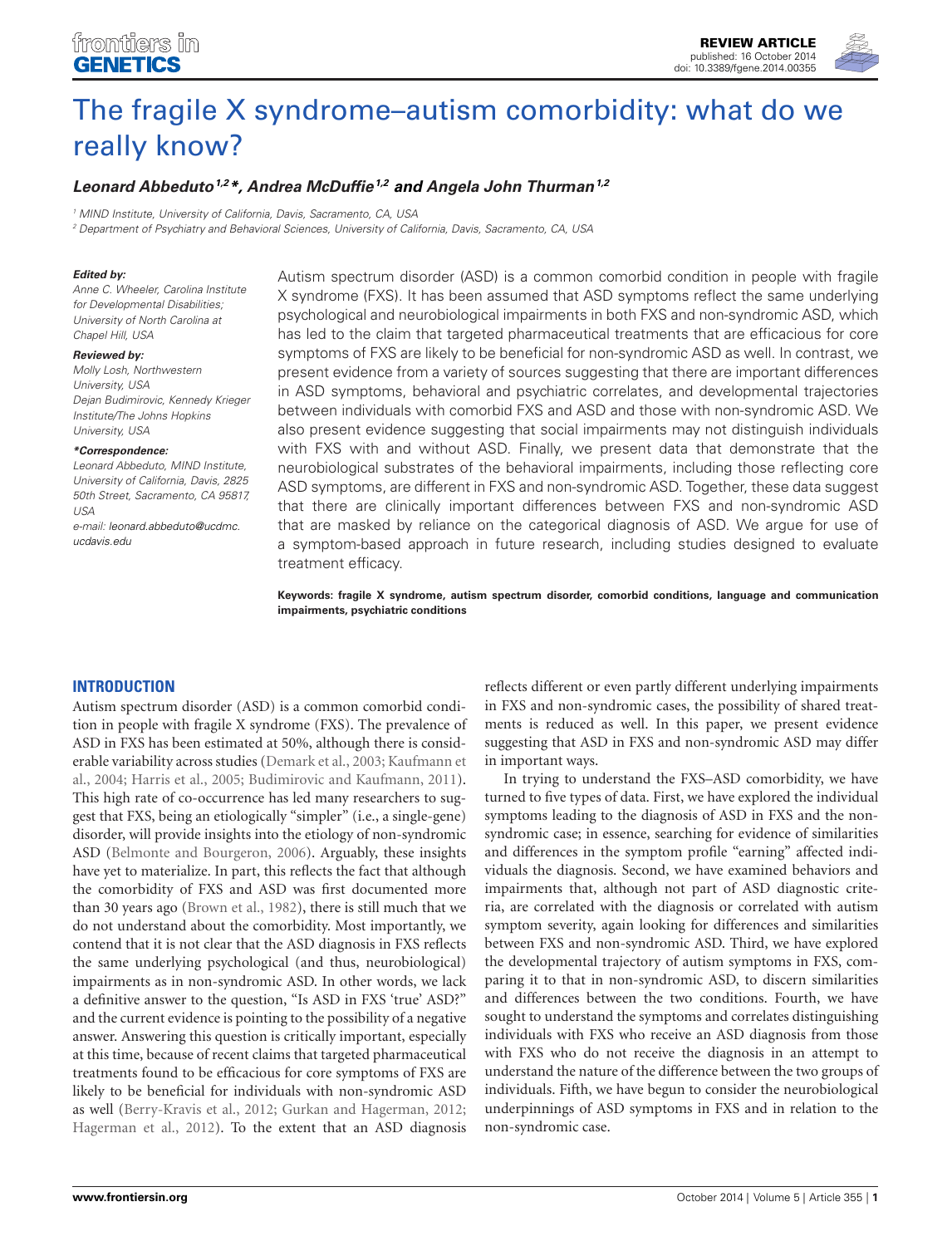In this article, we focus largely on our own research; however, we integrate other published literature to illustrate points of convergence and divergence from our own data. Note, however, that the review is not exhaustive; instead, we are selective, with the aim being to illustrate the pitfalls of assuming the equivalence of a categorical ASD diagnosis in FXS and the non-sndromic case [\(Harris,](#page-8-4) [2011\)](#page-8-4). We conclude by offering an alternative conceptualization of the FXS–ASD comorbidity and of the nature of the insights each disorder can provide with regard to understanding the other. Useful reviews of the comorbid conditions associated with FXS, including ASD, can be found in [Belmonte and Bourg](#page-7-2)[eron](#page-7-2) [\(2006\)](#page-7-2), [Budimirovic and Kaufmann](#page-7-1) [\(2011\)](#page-7-1), and [Kaufmann](#page-8-5) [et al.](#page-8-5) [\(2008\)](#page-8-5).

# **METHODOLOGICAL CONCERN: CONFOUNDING OF ASD AND IQ**

In any examination of the comorbidity of FXS and ASD, one must address the inherent confound of cognitive ability (e.g., IQ) with ASD symptomatology in FXS. In FXS, individuals with a comorbid ASD diagnosis have lower IQs, on average, than those without the diagnosis and this characteristic is present over the life course [\(Bailey et al.,](#page-7-5) [2001,](#page-7-5) [2000,](#page-7-6) [2001;](#page-7-5) [Rogers et al.,](#page-9-0) [2001;](#page-9-0) [Kau et al.,](#page-8-6) [2004;](#page-8-6) [Kaufmann et al.,](#page-8-0) [2004;](#page-8-0) [Philofsky et al.,](#page-8-7) [2004;](#page-8-7) [Lewis et al.,](#page-8-8) [2006;](#page-8-8) [Hernandez et al.,](#page-8-9) [2009;](#page-8-9) [McDuffie et al.,](#page-8-10) [2010\)](#page-8-10). Quantitative metrics of autism symptom severity also are related to IQ in individuals with FXS (e.g., [Hatton et al.,](#page-8-11) [2006\)](#page-8-11), although this relationship is largely accounted for by the influence of fragile X mental retardation protein (FMRP) on both variables [\(Kover](#page-8-12) [et al.,](#page-8-12) [2013\)](#page-8-12). In non-syndromic ASD, the concurrent relationship between IQ and autism symptoms is not linear [\(Charman et al.,](#page-7-7) [2011;](#page-7-7) [Wang et al.,](#page-9-1) [2013\)](#page-9-1).

The fact that the relationship between cognitive ability and ASD symptomatology differs for FXS and non-syndromic ASD complicates any comparison between the two disorders because, on average, cognitive abilities are more limited in individuals with FXS than in individuals with non-syndromic ASD; for example, more than 90% of males with FXS have IQs in the range of intellectual disability [\(Hessl et al.,](#page-8-13) [2009\)](#page-8-13) compared to 16–38% of males with non-syndromic ASD [\(Baio,](#page-7-8) [2012;](#page-7-8) [Ryland et al.,](#page-9-2) [2014\)](#page-9-2). Unless differences in cognitive ability are controlled in comparisons between FXS and non-syndromic ASD or between individuals with FXS with and without comorbid ASD, it is impossible to unambiguously ascribe differences in ASD symptom profiles, correlates, or developmental trajectories to etiological group or to cognitive ability. In the subsequent sections, the data reported are based on comparisons controlling for cognitive differences unless otherwise noted.

As a final point, it is worth noting that comparisons of FXS and non-syndromic ASD that involve IQ-matched samples have the disadvantage of truncating the IQ range for non-syndromic ASD and thereby limit generalizability of the findings. Put differently, largely only individuals with non-syndromic ASD and an intellectual disability will be included in such matched comparisons despite the fact that they represent less than half of cases of nonsyndromic IQ [\(Baio,](#page-7-8) [2012;](#page-7-8) [Ryland et al.,](#page-9-2) [2014\)](#page-9-2). This limitation can be overcome in part by studying individuals with the *Fragile X Mental Retardation 1 (FMR1)* premutation, who can exhibit

autism symptoms while displaying average-range IQs. In the present paper, however, we focus on individuals with the FXS full mutation because there has been substantially more research on the ASD comorbidity in FXS than in the premutation case. Moreover, the prevalence of ASD is higher in individuals with FXS than in the premutation case [\(Bailey et al.,](#page-7-9) [2008\)](#page-7-9), making the clinical importance of the issues more acute for FXS. For reviews of the literature on ASD and premutation carriers, see [Losh et al.](#page-8-14) [\(2012\)](#page-8-14) and [Wheeler et al.](#page-9-3) [\(2014\)](#page-9-3).

#### **METHODOLOGICAL CONCERN: MEASURE LIMITATIONS**

The conclusions reached about ASD in FXS will be intimately tied to the measures used to assess ASD symptoms and status. Three cautions must be raised in this regard. First, different measures of ASD have been used across studies, with some measures emphasizing retrospective informant report and others observation of current behavior. The latter measures can differ in the standardization of the conditions of observation, from specific prompts to concatenations of impressions across naturally occurring activities. Such variability can lead to discrepant results across studies. Second, many of the measures available have been created for, and normed on, non-syndromic ASD cases, leaving their appropriateness for characterizing FXS uncertain. More importantly, these measures may lead to a "forced" fit between the impairments presented by the individual with FXS and the scoring rubrics, with the result being a "loss" of clinically important nuances in symptoms. Third, in some studies, a decision about whether a participant "has ASD" is based on meeting specified criteria on one or more standardized measure, whereas in other studies clinical judgment plays a role along with meeting criteria on standardized measures. This difference in decision making is akin to a difference between classification and true clinical diagnosis and can also lead to discrepant results across studies. In the present article, we do not emphasize these issues in our study by study review for the sake of conciseness and because our goal is to provide an illustration of the complex and clinically important nuances lost by a failure to move beyond a simple ASD or no ASD categorization of individuals with FXS.

# **ASD SYMPTOM PROFILES IN FXS AND NON-SYNDROMIC CASES**

Perhaps the most direct approach to addressing the question of whether ASD in FXS reflects the same underlying psychological impairments as in non-syndromic ASD is to compare the behaviors that lead to the diagnosis in the two conditions. Presumably, if ASD in FXS is "true" ASD, the symptom profiles leading to the diagnosis should be indistinguishable in the two conditions. In a recent study [\(McDuffie et al.,](#page-8-15) [2014\)](#page-8-15), we compared the ASD symptom profiles of 4- to 10-year-old boys with FXS who met criteria for ASD  $(n = 40)$  to chronological age-matched boys with ASD for whom FXS had been ruled out ( $n = 39$ ), with the ASD diagnostic classification determined by the combined use of the Autism Diagnostic Observation Schedule (ADOS; [Lord](#page-8-16) [et al.,](#page-8-16) [2007\)](#page-8-16) and Autism Diagnostic Interview-Revised (ADI-R; [Rutter et al.,](#page-9-4) [2003\)](#page-9-4) using the procedures described by [Risi et al.](#page-8-17) [\(2006\)](#page-8-17). Because, as noted, FXS is almost invariably associated with below average IQ in males, the sample was restricted at the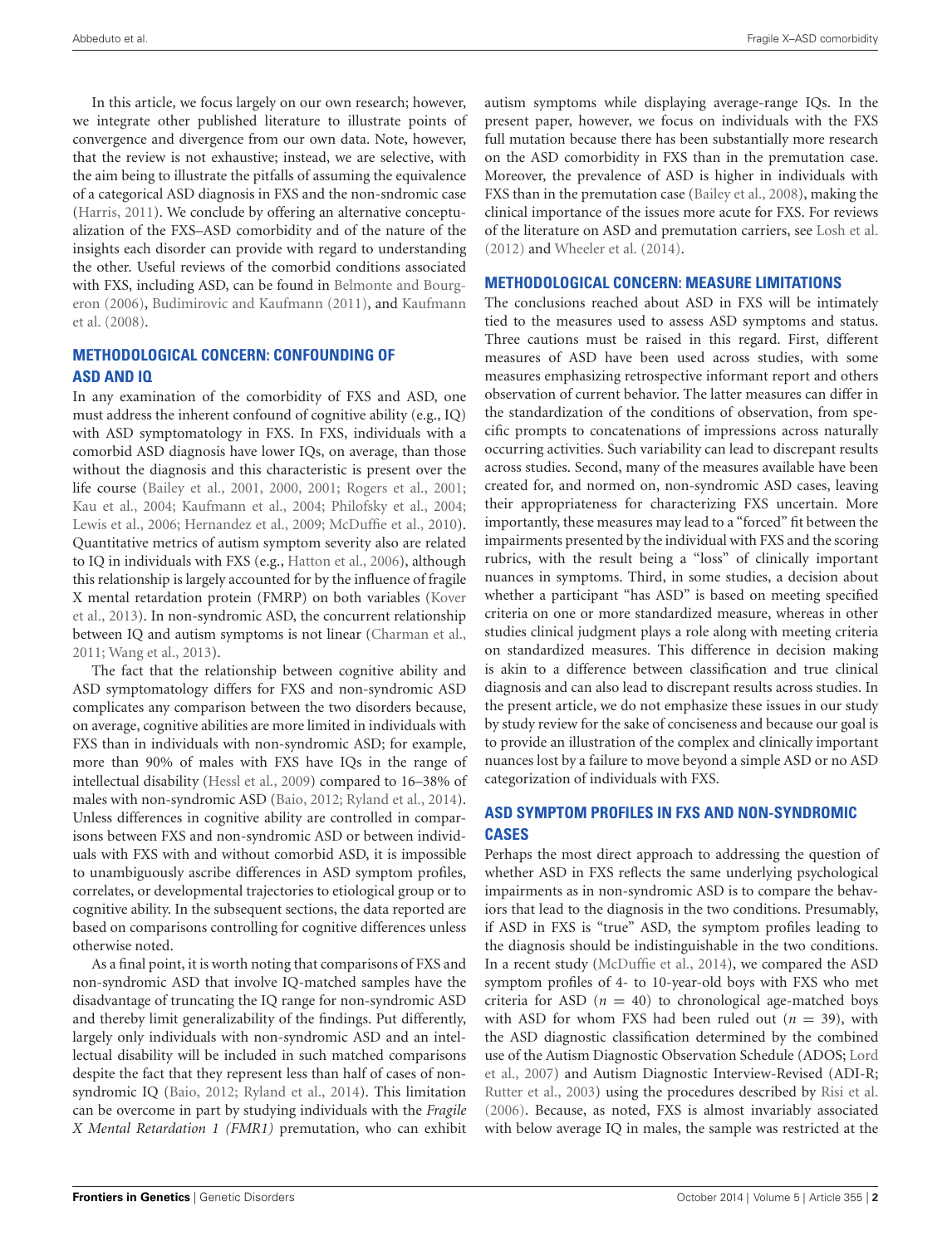outset to boys whose non-verbal IQs were under 85 (i.e., one standard deviation below the mean for the test) on the Leiter International Performance Scale-Revised [\(Roid and Miller,](#page-9-5) [1997\)](#page-9-5). Symptom profiles were examined using the scores assigned for the child's current functioning on 28 items of the ADI-R [10 in the Reciprocal Social Interaction (RSI) domain, 10 in the Communication (Comm) domain, and 8 in the Restricted Interests and Stereotyped Behaviors (RBS) domain].

In general, the boys with FXS and comorbid ASD showed less severe symptoms (i.e., lower scores) than did the boys with nonsyndromic ASD; however, significant differences emerged only for two items in the RSI domain (social smiling and showing/directing attention), one item in the Comm domain (pronominal reversal), and two items in the RBS domain (unusual preoccupations and compulsions/rituals). Thus, despite earning an ASD diagnosis, young boys with FXS are more socially responsive, less likely to engage in an atypical communicative behavior thought to be a "signature" of ASD (i.e., pronoun reversal), and less apt to display some higher-order repetitive behaviors than boys with non-syndromic ASD. Interestingly, these differences emerged despite the fact that, as would be expected in an agematched comparison, the participants with FXS had lower IQs, on average, than did the boys with non-syndromic ASD, although, as noted, all had IQs less than 85.

In an additional analysis, [McDuffie et al.](#page-8-15) [\(2014\)](#page-8-15) selected a subset of the participants so as to create a FXS group and a non-syndromic ASD group ( $n = 21$  per group) that not only met diagnostic criteria for ASD but also were matched on the overall severity of their ASD symptoms, using calibrated severity scores from the ADOS [\(Gotham et al.,](#page-8-18) [2009\)](#page-8-18). Even in this analysis, different symptom profiles emerged. As a group, the participants with FXS were significantly less impaired in terms of social smiling. There also were group differences that approached statistical significance in the range of facial expressions used to communicate (RSI), offering to share (RSI), the use of conventional/instrumental gestures (Comm), and unusual preoccupations (RBS), all involving less severe symptoms in participants with FXS. At the same time, however, the participants with FXS earned significantly higher (i.e., more impaired) scores on the display of complex mannerisms (RBS) and marginally higher scores on circumscribed interests (RBS). These results, perhaps even more dramatically than those of the previously described analysis comparing groups matched only on ASD diagnoses, suggest that the profiles of impairments that constitute ASD are partly different in FXS and non-syndromic ASD. Note that despite being matched on autism symptom severity, the nonverbal IQs of the boys with FXS were lower, although not significantly so, than those of the boys with non-syndromic ASD.

Matching on IQ, however, does not change the picture that emerged from the [McDuffie et al.'s](#page-8-15) [\(2014\)](#page-8-15) study. In a study of boys with minimal or no spoken language, [Wolff et al.](#page-9-6) [\(2012\)](#page-9-6) compared young boys with FXS and comorbid ASD to age- and IQ-matched boys with non-syndromic ASD on ADOS items in the RSI domain classified as measuring either social initiation or social response. These investigators found that the boys with FXS were less impaired than the boys with non-syndromic ASD

in terms of social smiling, range of facial expressions used for communication, and response to joint attention, all suggesting less impairment in social responsiveness among those with FXS despite having an ASD diagnosis.

Although few studies have directly compared the ASD symptom profiles of individuals with FXS and comorbid ASD to those with non-syndromic ASD, several within-groups studies of FXS have suggested many important similarities to published findings on non-syndromic ASD, including social withdrawal, more severe receptive than expressive language deficits, and gaze avoidance [\(Budimirovic and Kaufmann,](#page-7-1) [2011\)](#page-7-1). Moreover, it is important to note that even in the [McDuffie et al.'s](#page-8-15) [\(2014\)](#page-8-15) and [Wolff et](#page-9-6) [al.'s](#page-9-6) [\(2012\)](#page-9-6) studies, the FXS and non-syndromic ASD groups were not significantly different on all, or even most, diagnostic symptoms.

Taken together, the studies to date demonstrate symptom overlap between FXS and non-syndromic ASD. At the same time, however, it is clear that important differences between the two groups are masked by assigning a categorical diagnosis of ASD. These symptom differences seem to suggest different underlying problems; for example, the social impairments in FXS may be less reflective, on average, of social indifference or a diminished appetite for social interaction.

### **BEHAVIORAL CORRELATES OF ASD IN FXS AND NON-SYNDROMIC CASES**

A second approach to addressing the question of whether ASD in FXS reflects the same underlying psychological impairments as in non-syndromic ASD is to examine the behavioral correlates of the ASD diagnosis and autism symptom severity. By examining behavioral correlates that are not part of the ASD diagnosis itself, one can begin to learn about the factors that influence and are influenced by ASD symptoms. To the extent that the pattern of correlations differs for FXS and non-syndromic ASD, the possibility of different underlying psychological impairments in the two conditions is increased. Several recent studies we have conducted taking this approach support the hypothesis that ASD in FXS differs in important ways from ASD in the non-syndromic case.

[Thurman et al.](#page-9-7) [\(2014\)](#page-9-7) used the Anxiety, Depression, and Mood Scale (ADAMS; [Esbensen et al.,](#page-7-10) [2003\)](#page-7-10) to examine the co-occurrence of psychiatric symptomatology in 4- to 10-yearold boys with FXS or non-syndromic ASD. The ADAMS is an informant report measure standardized on a large sample of individuals with intellectual disabilities, which in the [Thurman et](#page-9-7) [al.'s](#page-9-7) [\(2014\)](#page-9-7) study was completed by the children's biological mothers. The ADAMS yields five subscale scores: Manic/Hyperactive Behavior; Depressed Mood; Social Avoidance; General Anxiety; and Obsessive/Compulsive Behavior. The investigators compared the groups using several different matching strategies involving various subgroups of the sample of 82 participants. The comparison of interest in the present context was one made between groups ( $n = 16$  per group) matched on chronological age, IQ (assessed with the Leiter), and ASD symptom severity on the ADOS using the metric introduced by [Gotham et al.](#page-8-18) [\(2009\)](#page-8-18).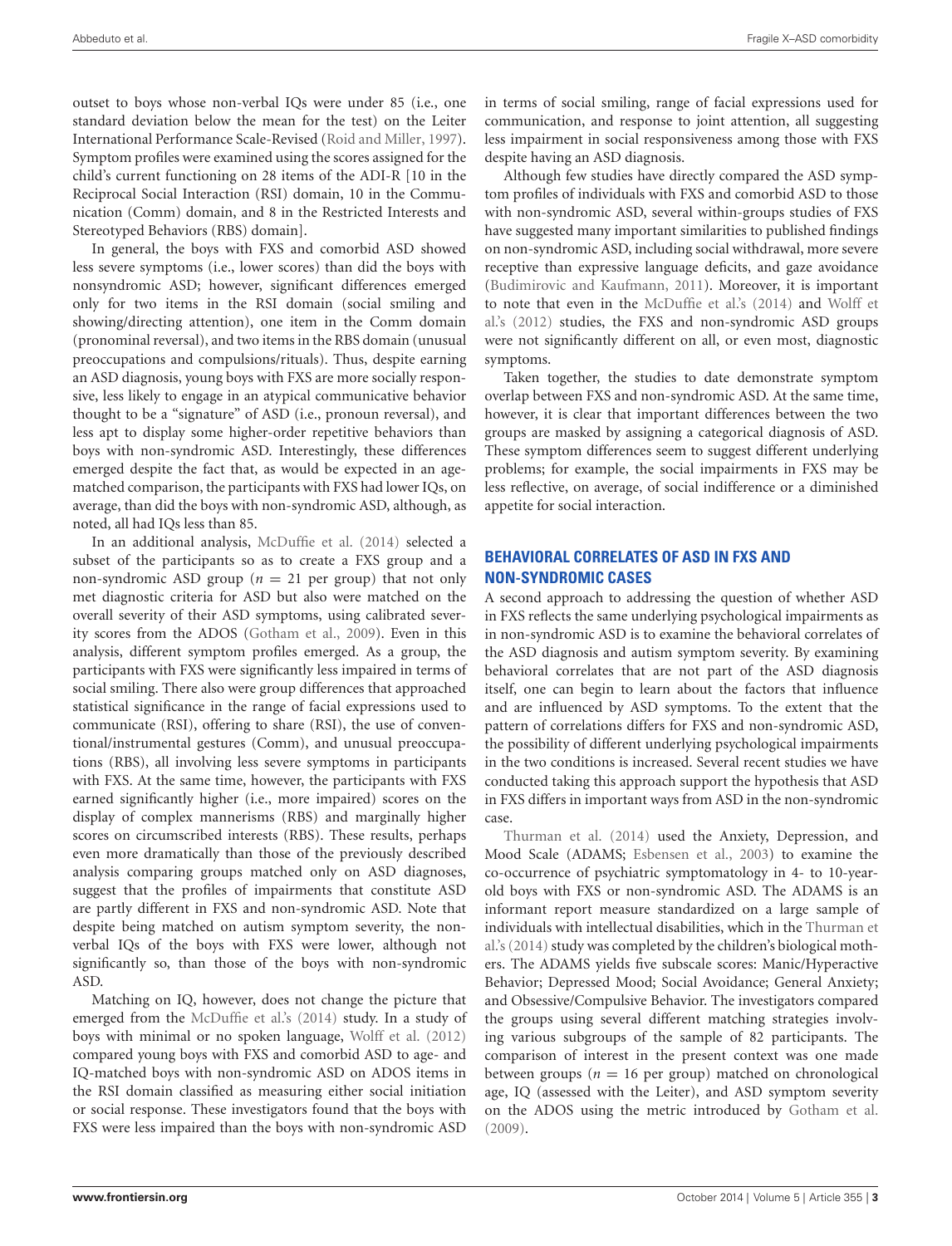Three findings of interest emerged. First, boys with FXS received higher mean scores, reflective of greater psychiatric problems, on Manic/Hyperactive Behavior and General Anxiety than did the boys with non-syndromic ASD. Interestingly, these same scales were higher for the boys with FXS in the analyses involving other matching strategies, indicating their ubiquity over the full range of the FXS phenotypes. Second, the scales of the ADAMS were, with few exceptions, highly inter-correlated for the age-, IQ-, and ASD symptom severity-matched boys with FXS, with the strongest correlations involving the General Anxiety scale. In contrast, for the matched boys with non-syndromic ASD, the significant inter-correlations were far more sparse, with the only significant correlation being that between Social Avoidance and Obsessive/Compulsive Behavior. Third, the correlation between General Anxiety and Social Avoidance was significantly stronger in the FXS group than in the age-, IQ-, and severity-matched nonsyndromic ASD group. Other researchers also have found links between anxiety and behaviors reflective of social avoidance in FXS [\(Kaufmann et al.,](#page-8-5) [2008;](#page-8-5) [Budimirovic and Kaufmann,](#page-7-1) [2011\)](#page-7-1).

It is interesting to note first that there were substantial differences between the FXS and non-syndromic ASD groups as regards psychiatric findings despite their equivalence in ASD symptom severity in the [Thurman et al.'s](#page-9-7) [\(2014\)](#page-9-7) study. [Thurman et al.](#page-9-7) [\(2014\)](#page-9-7) argue that the preponderance of inattentive, hyperactive, and anxious behaviors in individuals with FXS may actually interfere with participation in, and the ability to learn from, social interaction, with these psychiatric factors thereby playing a cumulative role over time in the emergence of the social impairments that lead to an ASD diagnosis. Presumably, other factors, not measured in this study, are at play in the non-syndromic ASD case. [Thurman et al.](#page-9-7) [\(2014\)](#page-9-7) also suggest that the patterns of intercorrelations among subscales indicate that the symptoms queried on the ADAMS may tap different underlying psychological problems in FXS and non-syndromic ASD. In that vein, they argue that anxiety appears to be heightened and at the core of social avoidance in FXS, but not in non-syndromic ASD. Although anxiety is also a common comorbidity in non-syndromic ASD [\(Budimirovic and Kaufmann,](#page-7-1) [2011\)](#page-7-1), other researchers also have found anxiety to be more problematic in FXS than in nonsyndromic ASD [\(Cordeiro et al.,](#page-7-11) [2011\)](#page-7-11).

Other studies also have uncovered different patterns of correlations between autism symptoms and other behavioral problems in FXS and non-syndromic ASD. For example, [Klusek et al.\(2013\)](#page-8-19) found that communication impairments were related to measures of vagal tone, which are thought to reflect physiological arousal and arousal regulation, for boys with non-syndromic ASD but not for boys with comorbid FXS and ASD. Again, such findings raise the possibility of different mechanisms underlying the same ASD symptoms in the two disorders.

Of course, there also are data suggesting similar patterns of correlation in FXS and non-syndromic ASD for some domains. [Roberts et al.](#page-9-8) [\(2009\)](#page-9-8), for example, found that baseline cortisol levels and change in cortisol during a stressor were correlated with social approach behavior for individuals with FXS and comorbid ASD as well as for individuals with non-syndromic ASD, but not for individuals with only FXS. Nevertheless, the fact that, as discussed in this section, there also are important differences in

the patterns of correlations among behavioral domains in FXS and non-syndromic ASD, is consistent with the notion that at least partly different psychological and neurobiological mechanisms underlie the ASD diagnosis in the two conditions. Again, then, clinically important differences are obscured by reliance solely on the categorical diagnosis of ASD.

# **DEVELOPMENTAL TRAJECTORY OF ASD SYMPTOMS IN FXS AND NON-SYNDROMIC CASES**

Additional insight into the nature of the psychological impairments underlying ASD in FXS and non-syndromic ASD can be gleaned by studying the developmental course of ASD symptoms in the two conditions. More generally, [Karmiloff-Smith](#page-8-20) [\(2012\)](#page-8-20) has argued that similar phenotypes often belie important mechanistic differences that can only be discovered through studying the emergence of the phenotypes over the life course. In one stunning example, [Karmiloff-Smith et al.](#page-8-21) [\(2003\)](#page-8-21) have demonstrated that in infants with Williams syndrome numerosity skills are a relative strength and language a relative weaknesses, whereas in adults with Williams syndrome numerosity skills are relatively weak and language skills relatively strong.

In this vein, [McDuffie et al.](#page-8-10) [\(2010\)](#page-8-10) used retrospective data to track age-related changes in ASD symptoms in adolescents with FXS. In particular, these investigators conducted an in-depth analysis of ADI-R interviews completed by the biological mothers of 50 children and adolescents with FXS (both males and females), comparing the responses for those who met and did not meet criteria for autism. Assignment to the comorbid autism and no autism groups was determined following standard ADI-criteria for verbal individuals (i.e., participants were classified as having FXS + ASD if they met the designated lifetime cutoff scores for all ADI-R domains including age of onset). Change over the life course was examined by comparing maternal responses to the 29 ADI-R items that are queried both for current functioning and for the lifetime, or diagnostic, algorithm, with the latter items generally being anchored to functioning between the ages of 4 and 5 years.

Considerable change was observed in severity of autism symptoms from the diagnostic reference age to the current age in the [McDuffie et al.](#page-8-10) [\(2010\)](#page-8-10) sample, which had a mean chronological age near 13 years. In the comorbid ASD group, significant improvement was seen on 7 of 11 items in the RSI domain and 6 of 10 items in the Comm domain. In contrast, change was less evident in the Restricted Interests and Repetitive Behaviors domain, with only two of eight items showing significant improvement. In the case of the non-ASD participants with FXS, there was considerably less change from the diagnostic reference age of 4–5 years to the current ratings, which is not surprising given the relatively low (unimpaired) ADI-R scores assigned at the diagnostic reference age. As a result, at the current age of assessment, there was an attenuation of the difference in ASD symptoms between the two FXS groups with age.

[Hernandez et al.](#page-8-9) [\(2009\)](#page-8-9) also observed improvement of autism symptoms in their prospectively followed cohort of young boys with FXS, as well as a diminishing of differences between the groups with and without comorbid ASD. Unlike, McDuffie et al., however, these researchers found a worsening of autism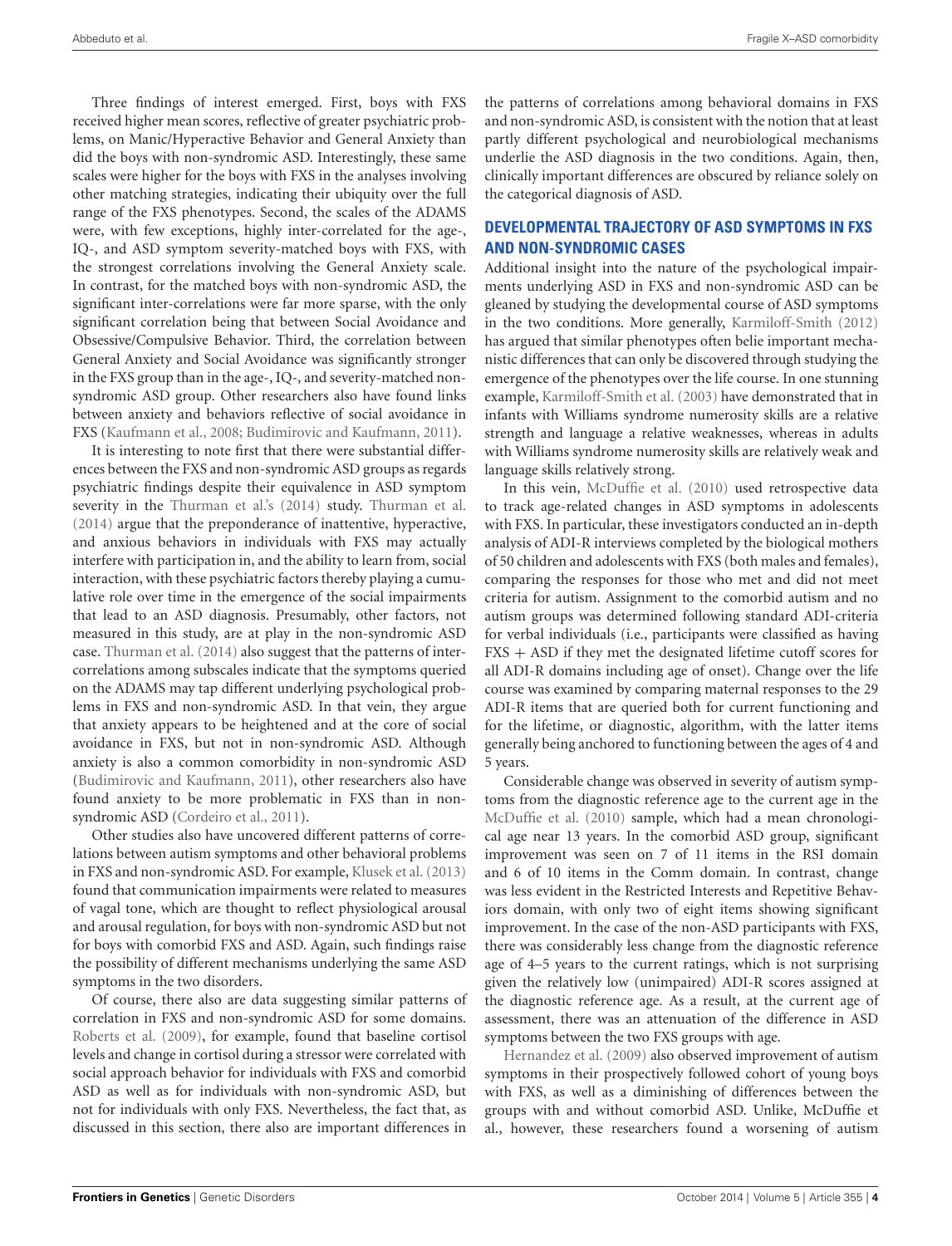symptoms in the FXS boys who did not initially meet criteria for an ASD diagnosis. The younger ages of the [Hernandez et al.'s](#page-8-9) [\(2009\)](#page-8-9) sample (i.e., 3–8 years) might account for the differing results across studies.

Unfortunately, neither [McDuffie et al.](#page-8-10) [\(2010\)](#page-8-10) nor [Hernandez](#page-8-9) [et al.](#page-8-9) [\(2009\)](#page-8-9) included a non-syndromic ASD comparison group; however, comparisons of their findings with those of other studies focused on non-syndromic ASD are possible. In particular, like [McDuffie et al.\(2010\)](#page-8-10); [Shattuck et al.\(2007\)](#page-9-9) examined differences in ADI-R lifetime and current scores for a large group of children, adolescents, and young adults with non-syndromic ASD. In the [Shattuck et al.'s](#page-9-9) [\(2007\)](#page-9-9) sample, improvement with age was seen in all three domains of ASD symptomatology, a trend observed in several other studies as well (e.g., [Piven et al.,](#page-8-22) [1996;](#page-8-22) [Gilchrist et al.,](#page-8-23) [2001;](#page-8-23) [Seltzer et al.,](#page-9-10) [2003\)](#page-9-10). Interestingly, however, improvements in the Comm domain for participants with ASD in the [Shattuck et](#page-9-9) [al.'s](#page-9-9) [\(2007\)](#page-9-9) study were more modest than McDuffie et al. observed in their comorbid FXS and autism sample, particularly in nonverbal communication items, thereby again raising the possibility of different mechanisms underlying symptoms of autism in FXS and non-syndromic ASD. At the same time, however, it is important to recognize that there were also similarities between the two studies in symptoms that did not change. For example, limited friendships during adolescence characterized the non-syndromic ASD group in the [Shattuck et al.'s](#page-9-9) [\(2007\)](#page-9-9) study as well as both the FXS groups in the McDuffie et al. study; however, we cannot rule out the possibility that the friendship problems of the two groups may have different causes.

It is interesting to note that the autism symptom improvement observed in individuals with FXS by [McDuffie et al.](#page-8-10) [\(2010\)](#page-8-10) occurs at the same time as IQ declines reflecting a further slowing of cognitive development relative to typically developing peers [\(Kover et al.,](#page-8-12) [2013\)](#page-8-12). In the case of non-syndromic ASD, however, autism symptom improvement occurs in the context of stability in IQ [\(Baird,](#page-7-12) [2014;](#page-7-12) [Magiati et al.,](#page-8-24) [2014\)](#page-8-24). Thus, these data provide further evidence that the mechanisms underlying at least some ASD symptoms are likely to be different in the two conditions. Again, reliance on a categorical ASD diagnosis would obscure those differences.

## **SYMPTOM PROFILES IN FXS WITH AND WITHOUT COMORBID ASD**

Numerous studies, including several we have conducted, have been designed to understand the symptoms and correlates distinguishing individuals with FXS who receive an ASD diagnosis from those with FXS who do not receive the diagnosis (see [Budimirovic](#page-7-1) [and Kaufmann,](#page-7-1) [2011](#page-7-1) for a review). Although perhaps a more indirect approach than those considered in previous sections, these studies can provide insight into the essential impairment(s) distinguishing the two FXS subgroups and whether the difference is best explained as the result of the core impairments that define ASD in the non-syndromic case.

In the [McDuffie et al.'s](#page-8-10) [\(2010\)](#page-8-10) study described previously, ADI-R profiles were compared for 50 children and adolescents with FXS (both males and females) divided into those who met and did not meet criteria for autism. Comparisons were made for both the lifetime, or diagnostic, items (i.e., which described

functioning largely at ages 4–5 years) and the items assessing current functioning. Importantly, McDuffie et al. controlled for the expected differences in IQ between the two groups, using nonverbal IQ (determined from the Leiter International Performance Scale) as a covariate in all comparisons.

Interestingly, a multivariate analysis of covariance did not yield a statistically significant difference between the groups for the RSI domain items for either the lifetime items or current age items. In contrast, statistically significant group differences associated with large effect sizes emerged for both the Comm domain items and the Restricted Interests and Repetitive Behaviors items, with the comorbid FXS–ASD group being more severely impaired. In interpreting these findings, McDuffie et al. argued that it is difficult to view the autism diagnosis in FXS as reflecting the same underlying problem as in non-syndromic autism in light of the finding that impairments in reciprocal social interaction are not what distinguishes individuals with comorbid FXS and ASD from their peers with FXS only, once IQ is controlled.

It should be noted that, in contrast to [McDuffie et al.](#page-8-10) [\(2010\)](#page-8-10), [Hernandez et al.](#page-8-9) [\(2009\)](#page-8-9) found that the groups with and without autism in their prospective longitudinal study of 3- to 8-yearolds with FXS were most discriminated by differences in adaptive socialization. IQ differences between the subgroups existed at two of three assessment points and were not controlled for in the [Hernandez et al.'s](#page-8-9) [\(2009\)](#page-8-9) study, complicating interpretation of their findings.

Rather than examining autism symptoms *per se*, several studies have focused on the correlates of the ASD diagnosis or ASD symptom severity within FXS. In one such study, [McDuffie et al.](#page-8-25) [\(2012\)](#page-8-25) were interested in determining the ways in which the profile of language impairments in FXS differed as a function of ASD diagnostic status and ASD symptom severity. The participants were 34 boys between the ages of 10 and 15 years, with a mean age near 13 years. The ADI-R and ADOS were administered, as were measures of receptive vocabulary (Peabody Picture Vocabulary Test—Third Edition, PPVT-3; [Dunn and Dunn,](#page-7-13) [1997\)](#page-7-13), receptive syntax (Test for Reception of Grammar—Second Edition, TROG-2; [Bishop,](#page-7-14) [2003\)](#page-7-14), expressive vocabulary (Expressive Vocabulary Test, EVT; [Williams,](#page-9-11) [1997\)](#page-9-11), and expressive syntax (Syntax Construction from the Comprehensive Assessment of Spoken Language, CASL; [Carrow-Woolfolk,](#page-7-15) [1999\)](#page-7-15). The sample was quite impaired, on average, with a mean non-verbal IQ (assessed via the Leiter International Performance Scale) near 45.

The first set of analyses in the [McDuffie et al.'s](#page-8-25) [\(2012\)](#page-8-25)study compared the language profiles of the 16 boys who met criteria for autism on both the ADI-R (using the original algorithm) and the ADOS (using the [Gotham et al.,](#page-8-26) [2007,](#page-8-26) revised diagnostic algorithm) and the 8 boys who did not meet criteria on either measure  $(n = 8)$ , with ambiguous cases (i.e., those who met diagnostic criteria on only one measure) excluded. After controlling for group differences in non-verbal IQ and chronological age, no statistically significant differences emerged on any of the language measures. The lack of group differences in language is rather surprising in light of the especially serious receptive language impairments often reported for individuals with nonsyndromic ASD (e.g., [Kjelgaard and Tager-Flusberg,](#page-8-27) [2001;](#page-8-27) [Ellis](#page-7-16) [Weismer et al.,](#page-7-16) [2010;](#page-7-16) [Hudry et al.,](#page-8-28) [2010;](#page-8-28) [Kover et al.,](#page-8-12) [2013\)](#page-8-12),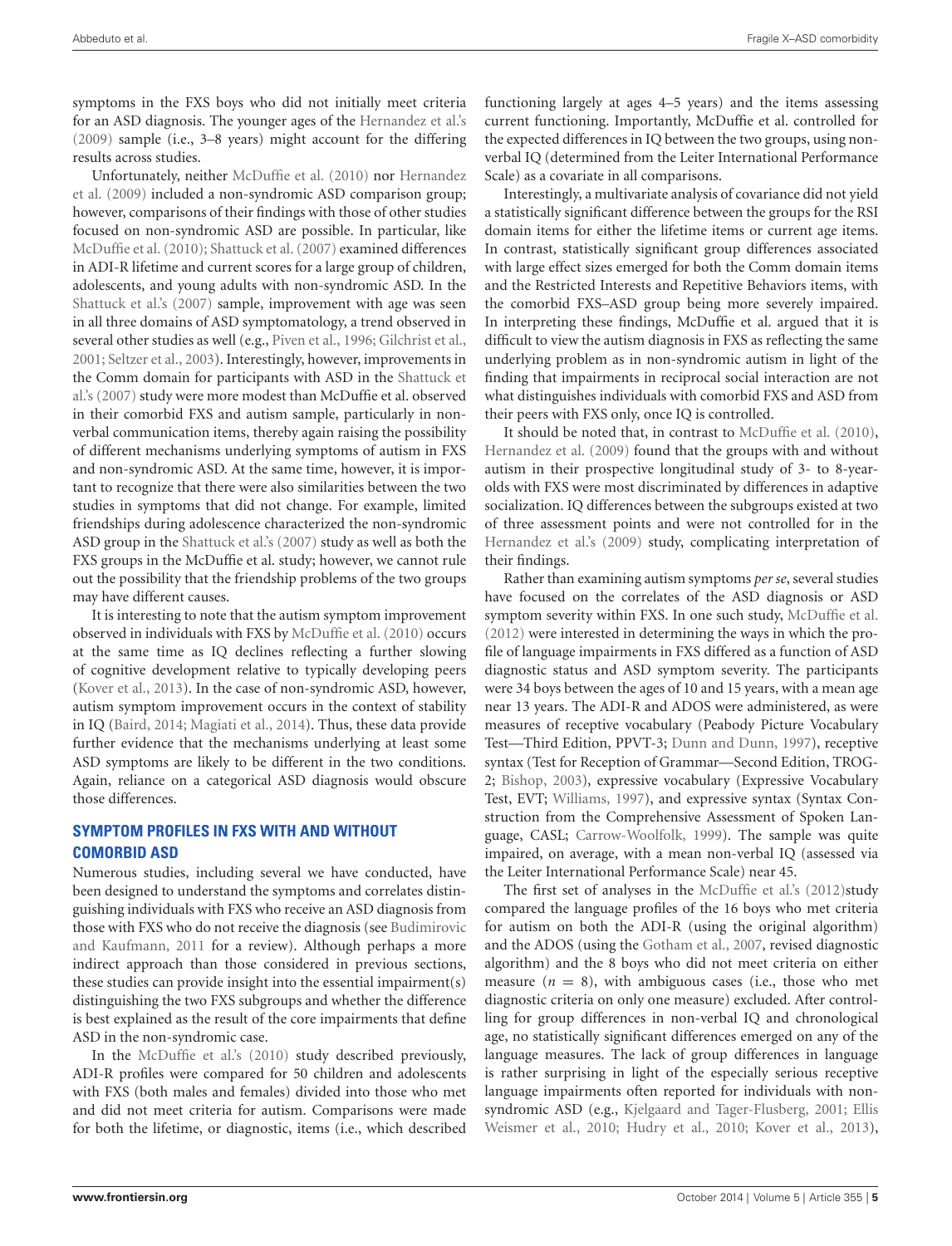especially among boys with comorbid intellectual disability [\(Kover et al.,](#page-8-29) [2014\)](#page-8-29). It may be, however, that limited statistical power resulting from the small sample size led to the null findings, as the authors noted.

The second set of analyses included all 34 boys and examined the relationship between autism symptom severity and each of the language measures, controlling for age and non-verbal IQ. In this analysis, autism symptom severity was a significant predictor of both receptive vocabulary and receptive syntax, but not of either measure of expressive language skill. The finding of significant associations between autism symptom severity and receptive language is in keeping with expectations derived from what is known of non-syndromic ASD; that is, receptive language impairments are a core feature of the disorder and may be, in part, attributed to cumulative deficits in attending and responding to the referential cues of conversational partners [\(Mundy and Jarrold,](#page-8-30) [2010\)](#page-8-30). In addition, several other studies have found individuals with comorbid FXS and autism to be especially impaired in receptive language relative to those with FXS alone (e.g., [Rogers et al.,](#page-9-0) [2001;](#page-9-0) [Philofsky et al.,](#page-8-7) [2004;](#page-8-7) [Lewis et al.,](#page-8-8) [2006;](#page-8-8) [Hernandez et al.,](#page-8-9) [2009\)](#page-8-9).

Other differences have been found in the language profiles of individuals with FXS according to either autism diagnostic status or autism symptom severity. For example, autism symptom severity was negatively related to a measure of talkativeness in a conversational context in a sample of 10- to 17-year-old verbal males with FXS after controlling for non-verbal IQ [\(Kover et al.,](#page-8-31) [2012\)](#page-8-31); that is, individuals with more severe autism symptoms (assessed via the ADOS) were more verbally reticent, an association that would be consistent with the lack of motivation to engage in social interaction that is a hallmark of non-syndromic ASD [\(Chevallier et al.,](#page-7-17) [2012\)](#page-7-17).

Thus, as in the other types of data reviewed, the differences between individuals with FXS who do and do not meet criteria for ASD are not always consistent with expectations derived from the literature on non-syndromic ASD. In other words, a categorical ASD diagnosis in individuals with FXS masks nuances in the symptom profile that are of clinical significance. Particularly compelling empirical data in support of this point come from [Budimirovic et al.](#page-7-18) [\(2006\)](#page-7-18), who have shown that the ASD diagnosis in FXS appears to reflect the combination of both (a) social avoidance and (b) social indifference, each of which is a continuously distributed characteristic.

# **NEUROBIOLOGICAL SUBSTRATES OF CORE ASD SYMPTOMS AND BEHAVIORAL CORRELATES IN FXS AND NON-SYNDROMIC CASES**

There has been considerable research into the structural and functional characteristics of the FXS brain, as well as into other biomarkers of the pathology associated with the syndrome. Some of the data generated focus on differences that map onto autism symptoms in FXS and on differences between ASD in FXS and non-syndromic cases. If ASD is the same disorder in FXS and the non-syndromic case, it is reasonable to expect similar profiles across the two disorders in terms of biomarkers of pathology. Similarly, differences in biomarkers should correlate with ASD status or severity within FXS after other confounding factors

are controlled. As is the case with behavioral data, evidence of both similarities and differences between the relevant subgroups has emerged, suggesting a deeper more nuanced picture than is captured by a simple categorical ASD diagnosis.

#### **BRAIN STRUCTURE AND FUNCTION**

In terms of brain structure, [Hoeft et al.](#page-8-32) [\(2011\)](#page-8-32) used neuroimaging to study brain volumes in 1- to 4-year-olds with either FXS or non-syndromic ASD. These investigators found that both groups differed form typical controls, but in very different ways. In general, frontal and temporal regions thought to underlie social information processing were larger than controls for the nonsyndromic ASD group but smaller in the FXS group. Moreover, there were no differences in brain volume according to ASD status with the group of participants with FXS. Similarly, [Meguid et](#page-8-33) [al.](#page-8-33) [\(2010\)](#page-8-33) found that individuals with non-syndromic ASD had a thinner cortex in several brain regions relative to individuals with FXS and comorbid ASD. Other studies also have found structural differences between FXS and non-syndromic ASD, such as greater amygdala volume in non-syndromic ASD than in FXS, with the amygdala thought to be critical in emotional processing and responding [\(Hazlett et al.,](#page-8-34) [2009\)](#page-8-34). At the same time, however, there are data suggesting structural differences between individuals with FXS with and without a comorbid ASD diagnosis (e.g., [Kaufmann et al.,](#page-8-35) [2003\)](#page-8-35).

In a study using functional magnetic resonance imaging (fMRI) to examine patterns of brain activation, we [\(Dalton](#page-7-19) [et al.,](#page-7-19) [2008\)](#page-7-19) examined patterns of neural activation and concomitant eye gaze fixation during a task that involved in processing emotions conveyed via other people's facial expressions. The participants were adolescents and adults with FXS or nonsyndromic ASD, as well as typically developing controls. The two disordered groups each showed less activation relative to controls of the fusiform gyrus, a region integrally involved in face processing. Nevertheless, the participants with FXS showed increased activation of several other brain regions relative to both of the other groups, suggesting that emotion processing is approached somewhat differently by individuals with FXS. At the same time, however, autism symptom severity was correlated with activation in the fusiform gyrus, but not the amygdala (after controlling for IQ), in the group of participants with FXS. Unfortunately, the same metric of autism symptom severity was not available for the non-syndromic ASD group and thus, no analysis of within-group variation was conducted for that group.

#### **FMRP LEVELS**

Fragile X mental retardation protein is the protein product that is reduced or absent in FXS. FMRP levels (measured in peripheral lymphocytes) have generally been found to be correlated with the severity of a wide range of behavioral symptoms in both males and females and throughout the life course. Several studies have examined the relationship between FMRP and autism status or symptom severity.

In the [McDuffie et al.'s](#page-8-10) [\(2010\)](#page-8-10) and [Kover et al.'s](#page-8-12) [\(2013\)](#page-8-12) studies already discussed, we examined the relationships among FMRP, IQ, and autism symptoms in adolescents with FXS. Although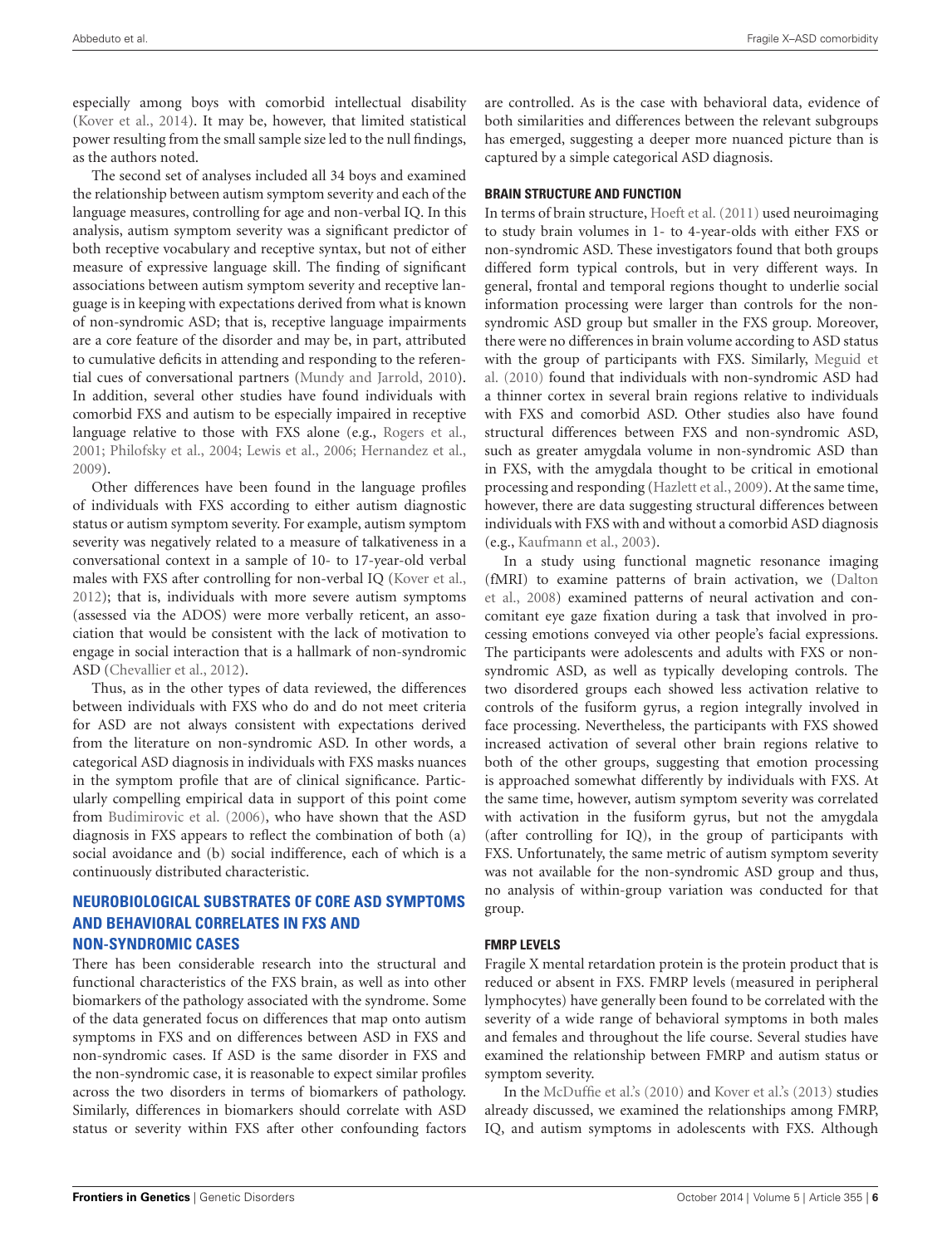FMRP levels were significantly associated with symptoms in the domains of reciprocal social interaction, communication, and restricted interests and repetitive behaviors, none of the correlations remained significant after differences in non-verbal IQ were controlled. In the [Kover et al.'s](#page-8-12) [\(2013\)](#page-8-12) study, which was focused on examining the predictors of the age-related trajectory of IQ in adolescents with FXS, autism symptom severity was found to predict the intercept (i.e., level at the first assessment) of IQ; however, no prediction was afforded by autism symptom severity after FMRP levels were controlled, which also suggests that the FMRPautism symptom severity is mediated by IQ. Other investigators also have found no difference in FMRP levels between individuals with FXS with and without an ASD diagnosis or other index of autism symptomatology once IQ is controlled [\(Cornish et al.,](#page-7-20) [2004;](#page-7-20) [Loesch et al.,](#page-8-36) [2007\)](#page-8-36).

In short, the FMRP findings do not generally validate at the biological level the distinction between those with and without comorbid ASD or between those with less and more severe ASD symptoms. Nevertheless, it is important to acknowledge that FMRP has been shown to be a central construct in the control of several important neural pathways implicated in a number of disorders, including schizophrenia [\(D'Antoni et al.,](#page-7-21) [2014;](#page-7-21) [Hamil](#page-8-37)[ton et al.,](#page-8-37) [2014;](#page-8-37) [Waltes et al.,](#page-9-12) [2014\)](#page-9-12), and non-syndromic ASD is likely to be included in that list as well.

## **SUMMARY AND CONCLUSIONS**

The picture emerging thus far from our data is one in which there are important differences in the behavioral manifestations, behavioral correlates, and neurobiological substrates of ASD in FXS relative to non-syndromic ASD. Moreover, these differences suggest that the underlying psychological and neurobiological problems may be partly different in the two conditions. In particular, we have found that:

- 1. Individuals with FXS who are diagnosed with ASD have less severe impairments in several of the social and communication symptoms that are diagnostic of ASD than do individuals with non-syndromic ASD, and these differences have emerged in a number of analyses and cohorts and across a variety of matching strategies. Even a hallmark symptom, such as pronoun reversal, distinguishes ASD in FXS and non-syndromic cases and is particularly interesting in light of the language and communication challenges experienced by males with FXS [\(Abbeduto et al.,](#page-7-22) [2007\)](#page-7-22). At the same time, however, there are areas of greater ASD symptom severity in FXS in the domain of restricted interests and repetitive behaviors.
- 2. Individuals with FXS who are diagnosed with ASD also present with a number of comorbid problems that further distinguish them from individuals with non-syndromic ASD. In particular, problems with anxiety and hyperactivity are more severe in FXS than in comorbid ASD. Moreover, there is some suggestive evidence that these problems may be driving the emergence of social interaction difficulties that over the course of development create a profile of impairments that lead to the ASD diagnosis in individuals with FXS. Although problems in the domains of anxiety and hyperactivity occur in ASD [\(Eussen et al.,](#page-8-38) [2013;](#page-8-38) [van Steensel et al.,](#page-9-13) [2014\)](#page-9-13), they do not

appear to be causally linked to autism symptoms in the same manner in ASD as for FXS.

- 3. The developmental trajectory of ASD symptoms appears to differ between individuals with FXS and comorbid ASD and those with non-syndromic ASD. Although symptom abatement, at least during the late childhood and early adolescent years, occurs in both conditions, the improvements in communication appear more dramatic in FXS, although more prospective longitudinal data are needed to confirm this conclusion. The ASD symptom improvement during adolescence in FXS is occurring at the same time that cognitive development is actually slowing in FXS, a pattern not seen in nonsyndromic ASD.
- 4. Within-syndrome comparisons of individuals with FXS with and without a diagnosis of autism have uncovered differences that are not always consistent with expectations for the "essence" of ASD. On the one hand, individuals with FXS and comorbid autism have more severe receptive language problems than do their FXS peers without an autism diagnosis. On the other hand, these two subgroups do not differ in terms of the social impairments that represent the core deficit of autism, once differences in IQ are controlled, although the data are not consistent across studies in the regard. Replication is thus required.
- 5. In terms of neurobiology, here too we see striking differences between FXS and nonsyndromic ASD in terms of brain structure as well as some more subtle differences in terms of brain function. At the same time, there are differences and similarities in brain structure as regards the distinction between individuals with FXS with and without comorbid ASD. Finally, FMRP does not appear to map strongly onto autism symptomatology in FXS.

Although these data strongly suggest that ASD is "not the same disorder" in the FXS and non-syndromic ASD populations, several caveats should be noted. First, in light of the clinical importance of a "mischaracterization" of the problem to be treated, the data we have presented are limited in many ways. Larger, more diverse, samples are needed to ensure that we understand the limits of generalizability of our findings. Examination of these issues across the entire life course is needed, and the samples studied must be enriched in terms of representation of females. Second, although the profile of relative impairments, relationships among impairments, and trajectories of impairment differ between individuals with FXS and comorbid ASD and individuals with non-syndromic ASD, there is considerable overlap, and not absolute difference. It is, however, premature to identify with any certainty the individual symptoms that are reliably common across the two disorders because of variations in sample characteristics and measures across studies and because a lack of differences between participant groups can often reflect limited statistical power. Nevertheless, the available data suggest that many communication impairments may be common across individuals with FXS and comorbid ASD and individuals with non-syndromic ASD [\(McDuffie et al.,](#page-8-10) [2010,](#page-8-10) [2014;](#page-8-15) [Losh et al.,](#page-8-14) [2012\)](#page-8-14), although not necessarily only those symptoms seen as diagnostic of ASD. Finally, the mechanisms, or psychological problems, underlying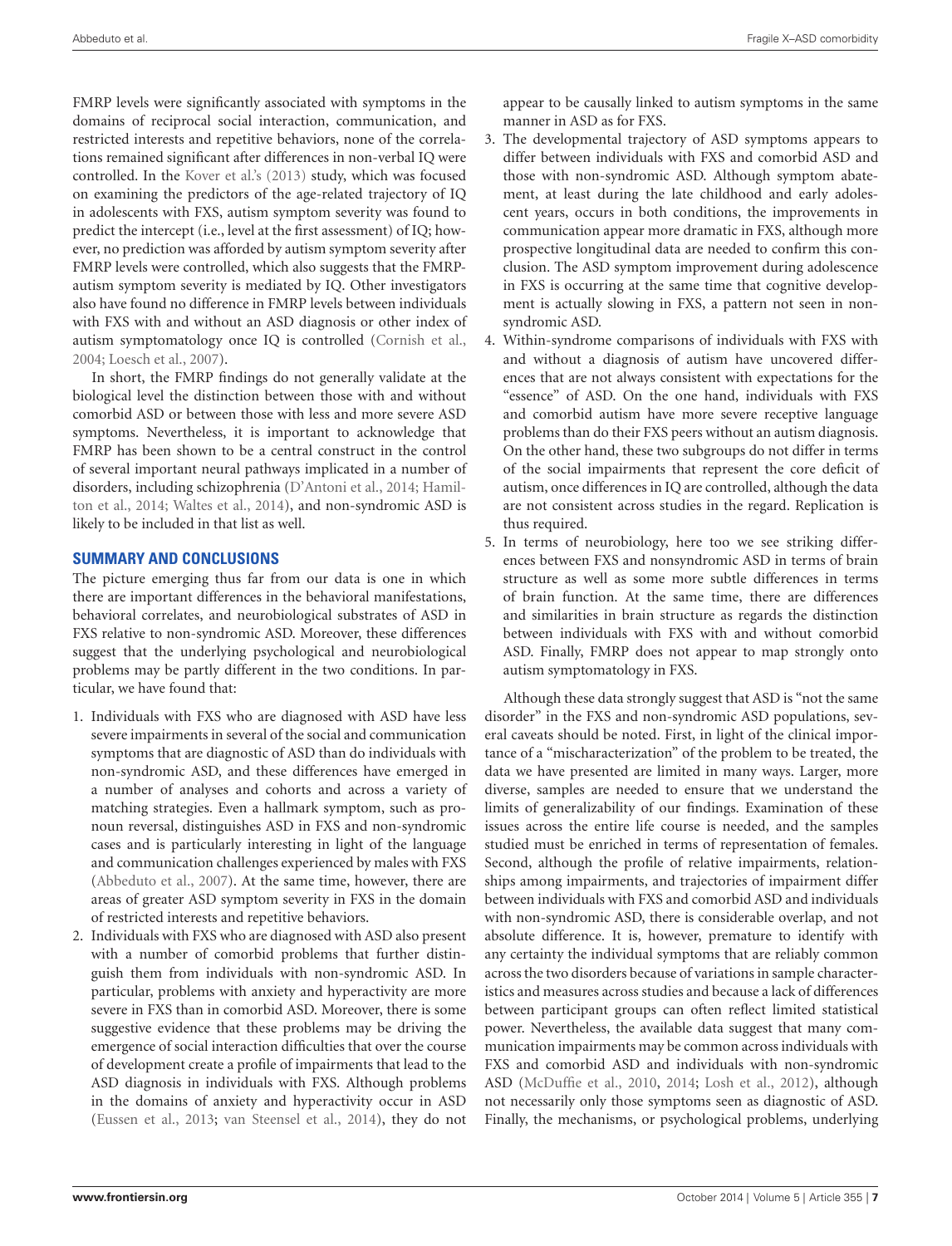these differences between the two disorders are not fully explained by the data thus far, although anxiety [\(Kaufmann et al.,](#page-8-5) [2008;](#page-8-5) [Cordeiro et al.,](#page-7-11) [2011\)](#page-7-11), hyperactivity [\(Thurman et al.,](#page-9-7) [2014\)](#page-9-7), social withdrawal [\(Budimirovic et al.,](#page-7-18) [2006;](#page-7-18) [Kaufmann et al.,](#page-8-5) [2008\)](#page-8-5), and adaptive socialization [\(Budimirovic et al.,](#page-7-18) [2006;](#page-7-18) [Hernandez et al.,](#page-8-9) [2009\)](#page-8-9) may play central roles in the emergence of ASD in FXS. Ultimately, we believe that more studies of brain structure and function, as well as the biological levels intervening between the *FMR1* gene and behavior, are needed to tie these differences at the behavioral level to underlying pathology so that we can arrive at a level of explanation that can guide treatment.

We also note that part of the "confusion" about the comorbidity of FXS and ASD may be traced to reliance on the ADOS and the ADI-R. These measures work very well, and are the gold standards, for diagnosing ASD in non-syndromic individuals, which is the purpose for which they were designed. In the case of FXS (and perhaps other syndromes); however, the range of options for scoring might lead an impairment or unusual behavior to be scored as "autistic" because that is simply a better fit than a score reflecting unimpaired or typical. Perhaps a re-norming of these measures for FXS or the use of a coding scheme that allows finer distinctions to capture the difference between FXS and nonsyndromic ASD impairments is needed.

The most important implication of the findings considered in this article is that the use of the categorical diagnosis of ASD in FXS masks important differences within the syndrome and between the syndrome and non-syndromic cases of ASD. These differences that are masked by the diagnosis include both individual symptoms that could be the targets of treatments and the underlying mechanisms that can inform the nature of the treatment required.

In conclusion, we still believe that the study of FXS can provide insights into non-syndromic ASD. As [Harris](#page-8-4) [\(2011\)](#page-8-4) argued, and our data support, those insights will come only when we abandon reliance on the categorical ASD diagnosis, and we move to the level of individual symptoms or constellations of symptoms that truly reflect the same underlying mechanisms in FXS and nonsyndromic ASD. In the interim, it is naïve and counterproductive to assume that ASD is the same in FXS as it is in the nonsyndromic case or that treatments will essentially "transfer" readily from one condition to the other.

#### **ACKNOWLEDGMENTS**

Preparation of this paper was supported by grants R01 HD054764, R01 HD024356, and U54 HD079125, all from the National Institute of Child Health and Human Development.

#### **REFERENCES**

- <span id="page-7-22"></span>Abbeduto, L., Brady, N., and Kover, S. T. (2007). Language development and fragile X syndrome: profiles, syndrome-specificity, and within-syndrome differences. *Ment. Retard. Dev. Disabil. Res. Rev.* 13, 36–46. doi: 10.1002/mrdd. 20142
- <span id="page-7-6"></span>Bailey, D. B., Hatton, D. D., Mesibov, G., Ament, N., and Skinner, M. (2000). Early development, temperament, and functional impairment in autism and fragile X syndrome. *J. Autism Dev. Disord.* 30, 49–59. doi: 10.1023/A:100541 2111706
- <span id="page-7-5"></span>Bailey, D. B. Jr., Hatton, D. D., Skinner, M., and Mesibov, G. (2001). Autistic behavior, FMR1 protein, and developmental trajectories in young males with fragile X syndrome. *J. Autism Dev. Disord.* 31, 165–174. doi: 10.1023/A:1010747131386
- <span id="page-7-9"></span>Bailey, D. B. Jr., Raspa, M., Olmsted, M., and Holiday, D. B. (2008). Co-occurring conditions associated with FMR1 gene variations: findings from a national parent survey. *Am. J. Med. Genet. A* 146A, 2060–2069. doi: 10.1002/ajmg.a.32439
- <span id="page-7-8"></span>Baio, J. (2012). Prevalence of autism spectrum disorders: Autism and Developmental Disabilities Monitoring Network, 14 sites, United States, 2008. *MMWR Surveill. Summ.* 61, 1–19.
- <span id="page-7-12"></span>Baird, G. (2014). Commentary: diverging trajectories from a similar starting point: the outcome in adults whose autism was diagnosed in childhood– reflections on Howlin et al. (2013). *J. Child Psychol. Psychiatry* 55, 59–60. doi: 10.1111/jcpp.12182
- <span id="page-7-2"></span>Belmonte, M. K., and Bourgeron, T. (2006). Fragile X syndrome and autism at the intersection of genetic and neural networks. *Nat. Neurosci.* 9, 1221–1225. doi: 10.1038/nn1765
- <span id="page-7-4"></span>Berry-Kravis, E. M., Hessl, D., Rathmell, B., Zarevics, P., Cherubini, M., Walton-Bowen, K., et al. (2012). Effects of STX209 (arbaclofen) on neurobehavioral function in children and adults with fragile X syndrome: a randomized, controlled, phase 2 trial. *Sci. Transl. Med.* 4, 152ra127. doi: 10.1126/scitranslmed.3004214
- <span id="page-7-14"></span>Bishop, D. (2003). *Test for Reception of Grammar*, Version 2. London: Pearson Assessment.
- <span id="page-7-3"></span>Brown, W. T., Friedman, E., Jenkins, E. C., Brooks, J., Wisniewski, K., Raguthu, S., et al. (1982). Association of fragile X syndrome with autism. *Lancet* 9, 100. doi: 10.1016/S0140-6736(82)90231-8
- <span id="page-7-18"></span>Budimirovic, D. B., Bukelis, I., Cox, C., Gray, R. M., Tierney, E., and Kaufmann, W. E. (2006). Autism spectrum disorder in fragile X syndrome: differential contribution of adaptive socialization and social withdrawal. *Am. J. Med. Genet.* 140A, 1814–1826. doi: 10.1002/ajmg.a.31405
- <span id="page-7-1"></span>Budimirovic, D. B., and Kaufmann, W. E. (2011). What can we learn about autism from studying fragile X syndrome? *Dev. Neurosci.* 33, 379–394. doi: 10.1159/000330213
- <span id="page-7-15"></span>Carrow-Woolfolk, E. (1999). *Comprehensive Assessment of Spoken Language.* Circle Pines: American Guidance Service.
- <span id="page-7-7"></span>Charman, T., Pickles, A., Simonoff, E., Chandler, S., Loucas, T., and Baird, G. (2011). IQ in children with autism spectrum disorders: data from the Special Needs and Autism Project (SNAP). *Psychol. Med.* 41, 619–627. doi: 10.1017/S0033291710000991
- <span id="page-7-17"></span>Chevallier, C., Kohls, G., Troiani, V., Brodkin, E. S., and Schultz, R. T. (2012). The social motivation theory of autism. *Trends Cogn. Sci.* 16, 231–239. doi: 10.1016/j.tics.2012.02.007
- <span id="page-7-11"></span>Cordeiro, L., Ballinger, E., Hagerman, R., and Hessl, D. (2011). Clinical assessment of DSM-IV anxiety disorders in fragile X syndrome: prevalence and characterization. *J. Neurodev. Disord.* 3, 57–67. doi: 10.1007/s11689-010- 9067-y
- <span id="page-7-20"></span>Cornish, K. M., Turk, J., Wilding, J., Sudhalter, V., Munir, F., Kooy, F., et al. (2004). Annotation: deconstructing the attention deficit in fragile X syndrome: a developmental neuropsychological approach. *J. Child Psychol. Psychiatry* 45, 1042–1053. doi: 10.1111/j.1469-7610.2004.t01-1- 00297.x
- <span id="page-7-19"></span>Dalton, K., Holsen, L., Abbeduto, L., and Davidson, R. (2008). Brain function and gaze-fixation during facial emotion processing in fragile-X and autism. *Autism Res.* 1, 231–239. doi: 10.1002/aur.32
- <span id="page-7-21"></span>D'Antoni, S., Spatuzza, M., Bonaccorso, C. M., Musumeci, S. A., Ciranna, L., Nicoletti, F., et al. (2014). Dysregulation of group-I metabotropic glutamate (mGlu) receptor mediated signalling in disorders associated with Intellectual Disability and Autism. *Neurosci. Biobehav. Rev.* doi: 10.1016/j.neubiorev.2014.02.003 [Epub ahead of print].
- <span id="page-7-0"></span>Demark, J. L., Feldman, M. A., and Holden, J. J. (2003). Behavioral relationship between autism and fragile X syndrome. *Am. J. Ment. Retard.* 108, 314–326. doi: 10.1352/0895-8017(2003)108<314:BRBAAF>2.0.CO;2
- <span id="page-7-13"></span>Dunn, L. M., and Dunn, L. M. (1997). *Peabody Picture Vocabulary Test*, 3rd Edn. Circle Pines, MN: American Guidance Service.
- <span id="page-7-16"></span>Ellis Weismer, S., Lord, C., and Esler, A. (2010). Early language patterns of toddlers on the autism spectrum compared to toddlers with developmental delay. *J. Autism. Dev. Disord.* 40, 1259–1273. doi: 10.1007/s10803-010- 0983-1
- <span id="page-7-10"></span>Esbensen, A. J., Rojahn, J., Aman, M. G., and Ruedrich, S. (2003). Reliability and validity of an assessment instrument for anxiety, depression, and mood among individuals with mental retardation. *J. Autism. Dev. Disord.* 33, 617–629. doi: 10.1023/B:JADD.0000005999.27178.55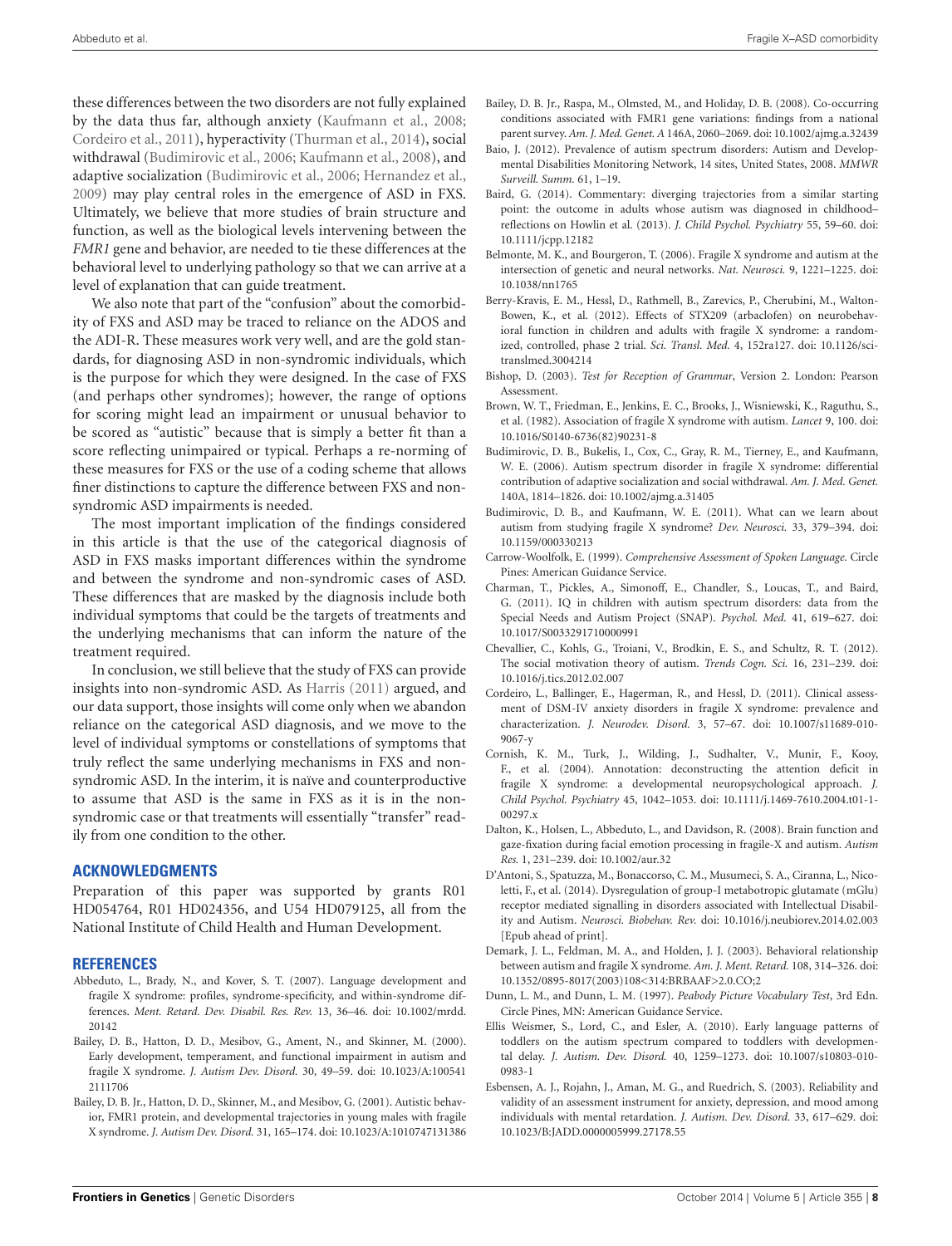- <span id="page-8-38"></span>Eussen, M. L., Van Gool, A. R., Verheij, F., De Nijs, P. F., Verhulst, F. C., and Greaves-Lord, K. (2013). The association of quality of social relations, symptom severity and intelligence with anxiety in children with autism spectrum disorders. *Autism* 17, 723–735. doi: 10.1177/1362361312453882
- <span id="page-8-23"></span>Gilchrist, A., Green, J., Cox, A., Burton, D., Rutter, M., and Le Couteur, A. (2001). Development and current functioning in adolescents with Asperger syndrome: a comparative study. *J. Child Psychol. Psychiatry* 42, 227–240. doi: 10.1111/1469- 7610.00714
- <span id="page-8-18"></span>Gotham, K., Pickles, A., and Lord, C. (2009). Standardizing ADOS scores for a measure of severity in autism spectrum disorders. *J. Autism Dev. Disord.* 39, 693–705. doi: 10.1007/s10803-008-0674-3
- <span id="page-8-26"></span>Gotham, K., Risi, S., Pickles, A., and Lord, C. (2007). The Autism Diagnostic Observation Schedule: revised algorithms for improved diagnostic validity. *J. Autism Dev. Disord.* 37, 613–627. doi: 10.1007/s10803-006-0280-1
- <span id="page-8-2"></span>Gurkan, C. K., and Hagerman, R. J. (2012). Targeted treatments in autism and fragile X syndrome. *Res. Autism Spectr. Disord.* 6, 1311–1320. doi: 10.1016/j.rasd.2012.05.007
- <span id="page-8-3"></span>Hagerman, R., Lauterborn, J., Au, J., and Berry-Kravis, E. (2012). "Fragile X syndrome and targeted treatments," in *Modeling Fragile X Syndrome*, ed. R. B. Denman (New York: Springer), 297–335.
- <span id="page-8-37"></span>Hamilton, S. M., Green, J. R., Veeraragavan, S., Yuva, L., McCoy, A., Wu, Y., et al. (2014). Fmr1 and Nlgn3 knockout rats: novel tools for investigating autism spectrum disorders. *Behav. Neurosci.* 128, 103–109. doi: 10.1037/a0035988
- <span id="page-8-4"></span>Harris, J. C. (2011). Brain and behavior in fragile X syndrome and idiopathic autism. *Arch. Gen. Psychiatry* 68, 230–231. doi: 10.1001/archgenpsychiatry.2011.11
- <span id="page-8-1"></span>Harris, S. W., Goodlin-Jones, B., Nowicki, S., Bacalman, S., Tassone, F., and Hagerman, R. J. (2005). Autism profiles of young males with fragile X syndrome. *J. Dev. Behav. Pediatr.* 26, 464. doi: 10.1097/00004703-200512000-00026
- <span id="page-8-11"></span>Hatton, D. D., Sideris, J., Skinner, M., Mankowski, J., Bailey, D. B., Roberts, J., et al. (2006). Autistic behavior in children with fragile X syndrome: prevalence, stability, and the impact of FMRP. *Am. J. Med. Genet.* 140, 1804–1813. doi: 10.1002/ajmg.a.31286
- <span id="page-8-34"></span>Hazlett, H. C., Poe, M. D., Lightbody, A. A., Gerig, G., Macfall, J. R., and Ross, A. K. (2009). Teasing apart the heterogeneity of autism: same behavior, different brains in toddlers with fragile X syndrome and autism. *J. Neurodev. Disord.* 1, 81–90.
- <span id="page-8-9"></span>Hernandez, R. N., Feinberg, R. L., Vaurio, R., Passanante, N. M., Thompson, R. E., and Kaufmann, W. E. (2009). Autism spectrum disorder in fragile X syndrome: a longitudinal evaluation. *Am. J. Med. Genet.* 149, 1125–1137. doi: 10.1002/ajmg.a.32848
- <span id="page-8-13"></span>Hessl, D., Nguyen, D. V., Green, C., Chavez, A., Tassone, F., Hagerman, R. J., et al. (2009). A solution to limitations of cognitive testing in children with intellectual disabilities: the case of fragile X syndrome. *J. Neurodev. Disord.* 1, 33–45. doi: 10.1007/s11689-008-9001-8
- <span id="page-8-32"></span>Hoeft, F., Walter, E., Lightbody, A. A., Hazlett, H. C., Chang, C., Piven, J., et al. (2011). Neuroanatomical differences in toddler boys with fragile X syndrome and idiopathic autism. *Arch. Gen. Psychiatry* 68, 295–305. doi: 10.1001/archgenpsychiatry.2010.153
- <span id="page-8-28"></span>Hudry, K., Leadbitter, K., Temple, K., Slonims, V., McConachie, H., Aldred, C., et al. (2010). Preschoolers with autism show greater impairment in receptive compared with expressive language abilities. *Int. J. Lang. Commun. Disord.* 45, 681–690. doi: 10.3109/13682820903461493
- <span id="page-8-20"></span>Karmiloff-Smith, A. (2012). Foreword: development is not about studying children: the importance of longitudinal approaches. *Am. J. Intellect. Dev. Disabil.* 117, 87–89. doi: 10.1352/1944-7558-117.2.87
- <span id="page-8-21"></span>Karmiloff-Smith, A., Brown, J. H., Grice, S., and Paterson, S. (2003). Dethroning the myth: cognitive dissociations and innate modularity in Williams syndrome. *Dev. Neuropsychol.* 23, 227–242. doi: 10.1080/87565641.2003.9651893
- <span id="page-8-6"></span>Kau, A., Tierney, E., Bukelis, I., Stump, M., Kates, W., Trescher, W., et al. (2004). Social behavior profile in young males with fragile X syndrome: characteristics and specificity. *Am. J. Med. Genet.* 126A, 9–17. doi: 10.1002/ajmg.a.20218
- <span id="page-8-5"></span>Kaufmann, W. E., Capone, G., Clarke, M., and Budimirovic, D. B. (2008). "Autism in genetic intellectual disability: insights into idiopathic autism," in *Current Theories and Evidence*, ed. A. W. Zimmerman (Totowa: The Humana Press Inc.), 81–108.
- <span id="page-8-35"></span>Kaufmann, W. E., Cooper, K. L., Mostofsky, S. H., Capone, G. T., Kates, W. R., Newschaffer, C. J., et al. (2003). Specificity of cerebellar vermian abnormalities

in autism: a quantitative magnetic resonance imaging study. *J. Child Neurol.* 18, 463–470. doi: 10.1177/08830738030180070501

- <span id="page-8-0"></span>Kaufmann, W. E., Cortell, R., Kau, A. S., Bukelis, I., Tierney, E., Gray, R. M., et al. (2004). Autism spectrum disorder in fragile X syndrome: communication, social interaction, and specific behaviors. *Am. J. Med. Genet. A* 129, 225–234. doi: 10.1002/ajmg.a.30229
- <span id="page-8-27"></span>Kjelgaard, M., and Tager-Flusberg, H. (2001). An investigation of language impairment in autism: implications for genetic subgroups. *Lang. Cogn. Process.* 16, 287–308. doi: 10.1080/01690960042000058
- <span id="page-8-19"></span>Klusek, J., Martin, G. E., and Losh, M. (2013). Physiological arousal in autism and fragile X syndrome: group comparisons and links with pragmatic language. *Am. J. Intellect. Dev. Disabil.* 118, 475–495. doi: 10.1352/1944.7558-118.6.475
- <span id="page-8-29"></span>Kover, S. T., Haebig, E., McDuffie, A., and Abbeduto, L. (2014). Sentence comprehension in boys with autism spectrum disorder. *Am. J. Speech Lang. Pathol.* 23, 385–394. doi: 10.1044/2014\_AJSLP-13-0073
- <span id="page-8-31"></span>Kover, S. T., McDuffie, A., Abbeduto, L., and Brown, W. T. (2012). Effects of sampling context on spontaneous expressive language in males with fragile X syndrome or Down syndrome. *J. Speech Lang. Hear. Res.* 55, 1022–1038. doi: 10.1044/1092-4388(2011/11-0075)
- <span id="page-8-12"></span>Kover, S. T., Pierpont, E., Kim, J.-S., Brown, W. E., and Abbeduto, L. (2013). A neurodevelopmental perspective on the acquisition of nonverbal cognitive skills in adolescents with fragile X syndrome. *Dev. Neuropsychol.* 38, 445–460. doi: 10.1080/87565641.2013.820305
- <span id="page-8-8"></span>Lewis, P., Abbeduto, L., Murphy, M., Richmond, E., Giles, N., Bruno, L., et al. (2006). Cognitive, language and social-cognitive skills of individuals with fragile X syndrome with and without autism. *J. Intellect. Disabil. Res.* 50, 532–545. doi: 10.1111/j.1365-2788.2006.00803.x
- <span id="page-8-36"></span>Loesch, D. Z., Bui, Q. M., Dissanayake, C., Clifford, S., Gould, E., Bulhak-Paterson, D., et al. (2007). Molecular and cognitive predictors of the continuum of autistic behaviours in fragile X. *Neurosci. Biobehav. Rev.* 31, 315–326. doi: 10.1016/j.neubiorev.2006.09.007
- <span id="page-8-16"></span>Lord, C., Rutter, M., DiLavore, P., and Risi, S. (2007). *Autism Diagnostic Observation Schedule*. Los Angeles, CA: Western Psychological Services.
- <span id="page-8-14"></span>Losh, M., Martin, G. E., Klusek, J., and Hogan-Brown, A. L. (2012). Pragmatic Language in autism and fragile X syndrome: genetic and clinical applications. *Perspect. Lang. Learn. Educ.* 19, 48–55. doi: 10.1044/lle19.2.48
- <span id="page-8-24"></span>Magiati, I., Tay, X. W., and Howlin, P. (2014). Cognitive, language, social and behavioural outcomes in adults with autism spectrum disorders: a systematic review of longitudinal follow-up studies in adulthood. *Clin. Psychol. Rev.* 34, 73–86. doi: 10.1016/j.cpr.2013.11.002
- <span id="page-8-10"></span>McDuffie, A., Abbeduto, L., Lewis, P., Kover, S., Kim, J., Weber, A., et al. (2010). Autism spectrum disorder in children and adolescents with fragile X syndrome: within-syndrome differences and age-related changes. *Am. J. Intellect. Dev. Disabil.* 115, 307–326. doi: 10.1352/1944-7558-115.4.307
- <span id="page-8-25"></span>McDuffie, A., Kover, S. T., Abbeduto, L., Lewis, P., and Brown, W. T. (2012). Profiles of receptive and expressive language abilities in boys with comorbid fragile X syndrome and autism. *Am. J. Intellect. Dev. Disabil.* 117, 18–32. doi: 10.1352/1944-7558-117.1.18
- <span id="page-8-15"></span>McDuffie, A., Thurman, A. J., Hagerman, R. J., and Abbeduto, L. (2014). Symptoms of autism in males with fragile X syndrome: a comparison to nonsyndromic ASD using current ADI-R scores. *J. Autism Dev. Dis.* doi: 10.1007/s10803-013- 2013-6 [Epub ahead of print].
- <span id="page-8-33"></span>Meguid, N., Fahim, C., Yoon, U., Nashaat, N. H., Ibrahim, A. S., and Mancini-Marie, A. (2010). Brain morphology in autism and fragile X syndrome correlates with social IQ: first report from the Canadian-Swiss-Egyptian neurodevelopmental study. *J. Child Neurol.* 25, 599–608. doi: 10.1177/0883073809341670
- <span id="page-8-30"></span>Mundy, P., and Jarrold, W. (2010). Infant joint attention, neural networks and social cognition. *Neural Netw.* 23, 985–997. doi: 10.1016/j.neunet.2010.08.009
- <span id="page-8-7"></span>Philofsky, A., Hepburn, S., Hayes, A., Rogers, S., and Hagerman, R. (2004). Linguistic and cognitive functioning and autism symptoms in young children with fragile X syndrome. *Am. J. Ment. Retard.* 109, 208–218. doi: 10.1352/0895- 8017(2004)109<208:LACFAA>2.0.CO;2
- <span id="page-8-22"></span>Piven, J., Harper, J., Palmer, P., and Arndt, S. (1996). Course of behavioral change in autism: a retrospective study of high-IQ adolescents and adults. *J. Am. Acad. Child Adolesc. Psychiatry* 35, 523–529. doi: 10.1097/00004583-199604000- 00019
- <span id="page-8-17"></span>Risi, S., Lord, C., Gotham, K., Corsello, C., Chrysler, C., Szatmari, P., et al. (2006). Combining information from multiple sources in the diagnosis of